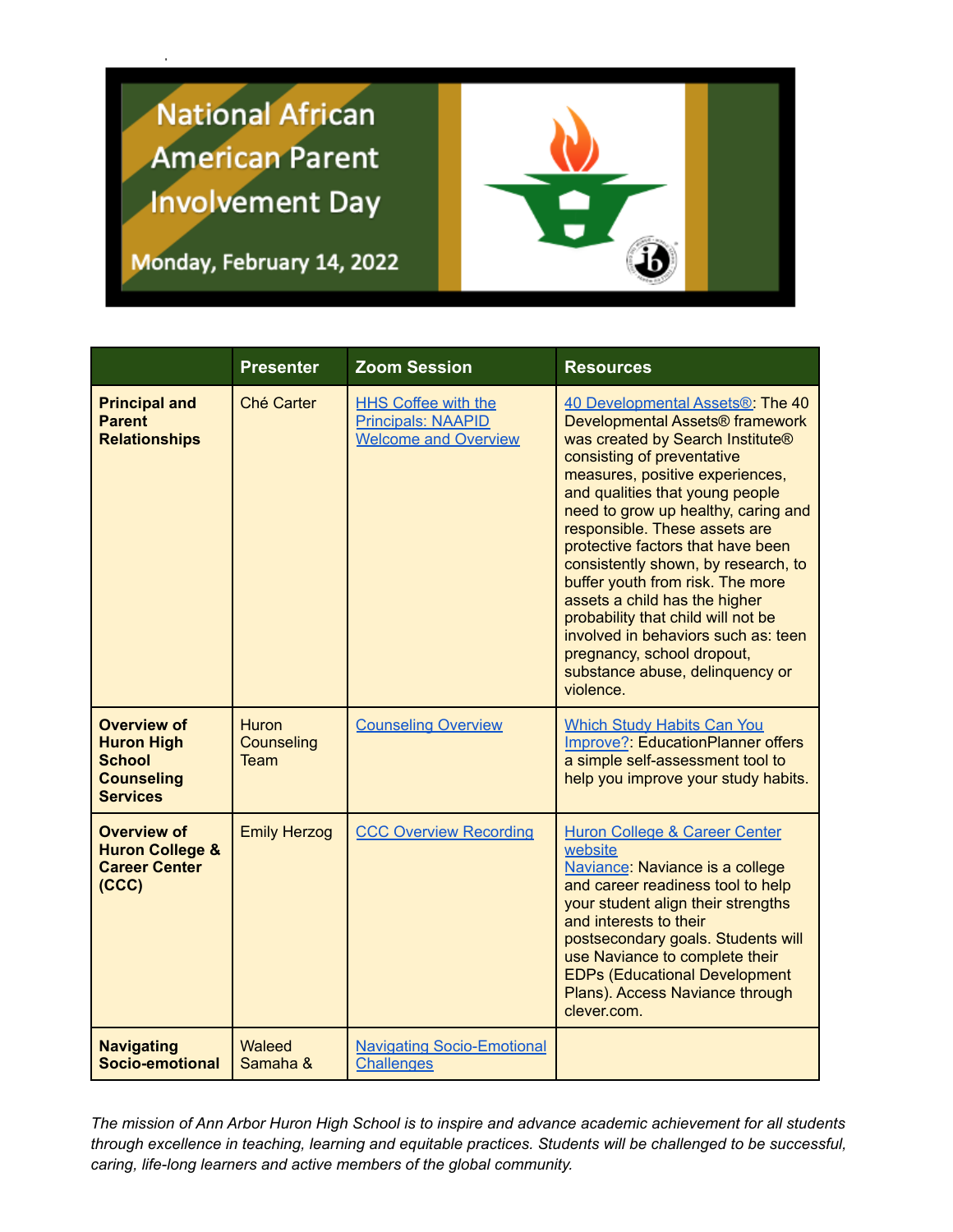# **National African American Parent Involvement Day**



Monday, February 14, 2022

| <b>Challenges</b>                       | Pamela<br>Tooson                              |                                                    |                                                                                                                                                                                                                    |
|-----------------------------------------|-----------------------------------------------|----------------------------------------------------|--------------------------------------------------------------------------------------------------------------------------------------------------------------------------------------------------------------------|
| <b>PTSO Parent</b><br><b>University</b> | Dr. Emily<br>Bilek & Dr.<br><b>Srijan Sen</b> | <b>Stress &amp; Anxiety</b><br><b>Presentation</b> | <b>Online Therapy With Or Without</b><br><b>Insurance - Youper</b><br><b>TRAILS to Wellness</b><br>Talkspace - #1 Rated Online<br><b>Therapy, 1 Million+ Users</b><br>Free Online Therapist & Counseling<br>7 Cups |

HHS Coffee with the Principals **Principal and Parent Relationships** Presenter: Ché Carter HHS Coffee with the [Principals:](https://a2schools.zoom.us/rec/share/RdXwXkDUi7828a32gOer7PweOV7rICadUTpL0yPIIYfXthbwxQH-q1cuS9ARWtdE.dsfeOFKFXRg8iB1h) NAAPID Welcome and Overview

#### *Resources:*

40 [Developmental](https://www.youtherie.com/the-assets) Assets®: The 40 Developmental Assets® framework was created by Search Institute® consisting of preventative measures, positive experiences, and qualities that young people need to grow up healthy, caring and responsible. These assets are protective factors that have been consistently shown, by research, to buffer youth from risk. The more assets a child has the higher probability that child will not be involved in behaviors such as: teen pregnancy, school dropout, substance abuse, delinquency or violence.

Which Study Habits Can You [Improve?:](http://www.educationplanner.org/students/self-assessments/improving-study-habits.shtml) EducationPlanner offers a simple self-assessment tool to help you improve your study habits.

**Overview of Huron High School Counseling Services** Presenter: Huron Counseling Team [Counseling](https://drive.google.com/file/d/10vPVIEZAxH15Sagj4qUHTi2YscFWWLsk/view?usp=sharing) Overview

**Overview of Huron College & Career Center (CCC)** Presenter: Emily Herzog CCC Overview [Recording](https://a2schools.zoom.us/rec/share/tNCSYbrEiyq3TQU2-hXJVmk9drsSAqnG_787Gi1QCUi2TH3xdAe6clDXlidg_d5V.Jc6dlyUvTKqp55Js?startTime=1644862066000)

#### *Resources:*

**Huron [College](https://huronccc.weebly.com/) & Career Center website** 

[Naviance:](https://clever.com/oauth/authorize?channel=clever&client_id=4c63c1cf623dce82caac&confirmed=true&district_id=55b104b5cef2d301000003c7&redirect_uri=https%3A%2F%2Fclever.com%2Fin%2Fauth_callback&response_type=code&state=ee46a954915d4981edf57964feaf76075e7b0ed89d089fb941d63a004ed9d7b6) Naviance is a college and career readiness tool to help your student align their strengths and interests to their postsecondary goals. Students will use Naviance to complete their EDPs (Educational Development Plans). Access Naviance through clever.com.

#### **Navigating Socio-emotional Challenges**

The mission of Ann Arbor Huron High School is to inspire and advance academic achievement for all students *through excellence in teaching, learning and equitable practices. Students will be challenged to be successful, caring, life-long learners and active members of the global community.*